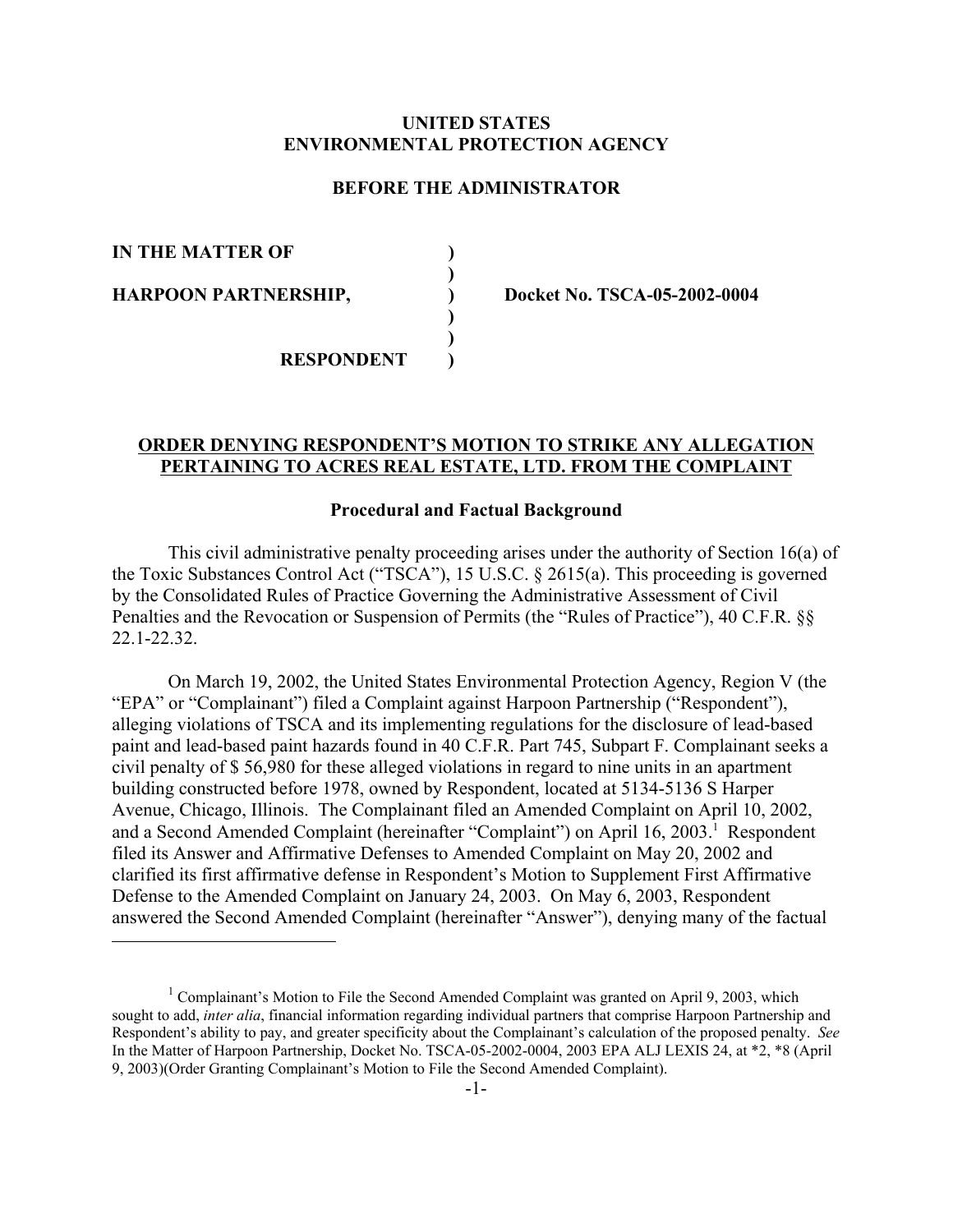allegations made in the Complaint and raising several affirmative defenses.<sup>2</sup>

Respondent's second affirmative defense<sup>3</sup> contends that its operations and management are unrelated to any other properties in which Gerald M. Fisch ("Gerald Fisch") may have an interest. Thus, Respondent requests that any allegation pertaining to Acres Real Estate, Ltd. ("Acres Real Estate") is irrelevant and should be stricken from the Complaint.

The Complaint first states that Respondent's place of business is located at 1743 East  $55<sup>th</sup>$ Street, Chicago Illinois, 60615 and that Respondent is an Illinois general partnership comprising Gerald and Mary Fisch, Quentin and Ruth Young, Alice Nelson (deceased), Nancy Cleveland, and Marjorie Fisch. *See* Complaint ¶ 3 at 1. Respondent concedes that those individuals comprise the partnership, but declares that it only receives mail at 1743 East 55<sup>th</sup> Street, Chicago, Illinois. Respondent further admits that Gerald Fisch is one of the grantees of and received the 2001 tax bill for the property located at 5134-5136 S. Harper Avenue, Chicago, Illinois. *See*  Answer ¶¶ 27, 28 at 6. In addition, Complainant identifies Gerald Fisch as the owner, president and secretary of Acres Real Estate, an Illinois corporation located at 1743 East 55<sup>th</sup> Street, Chicago Illinois, *see* Complaint ¶¶ 30, 31 at 6. Respondent admits the same, but denies that Acres Real Estate has any ownership interest in Respondent or the property located at 5134-5136 S. Harper Avenue, Chicago, Illinois. *See* Answer ¶¶ 30, 31 at 6-7. The Complaint further states that LaSalle Bank National Association provided Complainant, upon its request to obtain every owner or beneficiary with present interest of the 5134-5136 S. Harper, Chicago, Illinois, the identity of Harpoon Partnership as trust beneficiary, with an attention to "Gerald M. Fisch, 1743

<sup>&</sup>lt;sup>2</sup> Respondent's First Defense, which consists of its argument that it is not covered by the Lead Disclosure Rule because it is not the lessor as defined by the Rule and did not have fair notice of the EPA's interpretation of the Rule, along with the argument that it contracted away to a third party any of the lessor's responsibilities under the Rule, were rejected in the Order Granting Complainant's Request for Partial Accelerated Decision and Denying Respondent's Request for Partial Accelerated Decision issued on August 4, 2003.

<sup>&</sup>lt;sup>3</sup> In Respondent's first Answer, its request to strike any allegations pertaining to Acres Real Estate was the Third Affirmative Defense. *See* Respondent Harpoon Partnership's Answer and Affirmative Defenses to the Amended Complaint 20-21. In Respondent's second Answer it omitted its defense regarding ability to pay and therefore the request to strike became the Second Affirmative Defense. *See* Respondent Harpoon Partnership's Answer and Affirmative Defenses to Second Amended Complaint 21. *See also* In the Matter of Harpoon Partnership, Docket No. TSCA-05-2002-0004, 2003 EPA ALJ LEXIS 24, at \*2, \*8 (April 9, 2003)(Order Granting Complainant's Motion to File the Second Amended Complaint)(noting that the proof of the Respondent's ability to pay is part of EPA's prima facie case, and is not an affirmative defense as alleged by Respondent). Albeit Respondent maintains its inability to pay in its mitigating factors cited in response to Complainant's Proposed Civil Penalty. *Id.* at 20. Furthermore, Respondent mistitled its request to strike allegations from the Complaint as an affirmative defense. An affirmative defense is a respondent's assertion raising new facts and arguments that, if true, will defeat the Complainant's claim, even if all allegations in the complaint are true. *See* BLACKS LAW DICTIONARY 430 (7th ed. 1999). *See also* 2A Moore's Federal Practice 8.27[4] at 8-179 (2d ed. 1996) Hereinafter Respondent's second "affirmative defense" will be treated as Respondent's motion to strike. In effect, this order is ruling on the issue of whether to grant or deny Respondent's motion to strike any allegations pertaining to Acres Real Estate, Ltd. from the Complaint. In kind, Complainant's Response to Respondent's Request to Strike and Complainant's Motion to Strike Respondent's Second Affirmative Defense will be treated as simply its response to Respondent's motion to strike.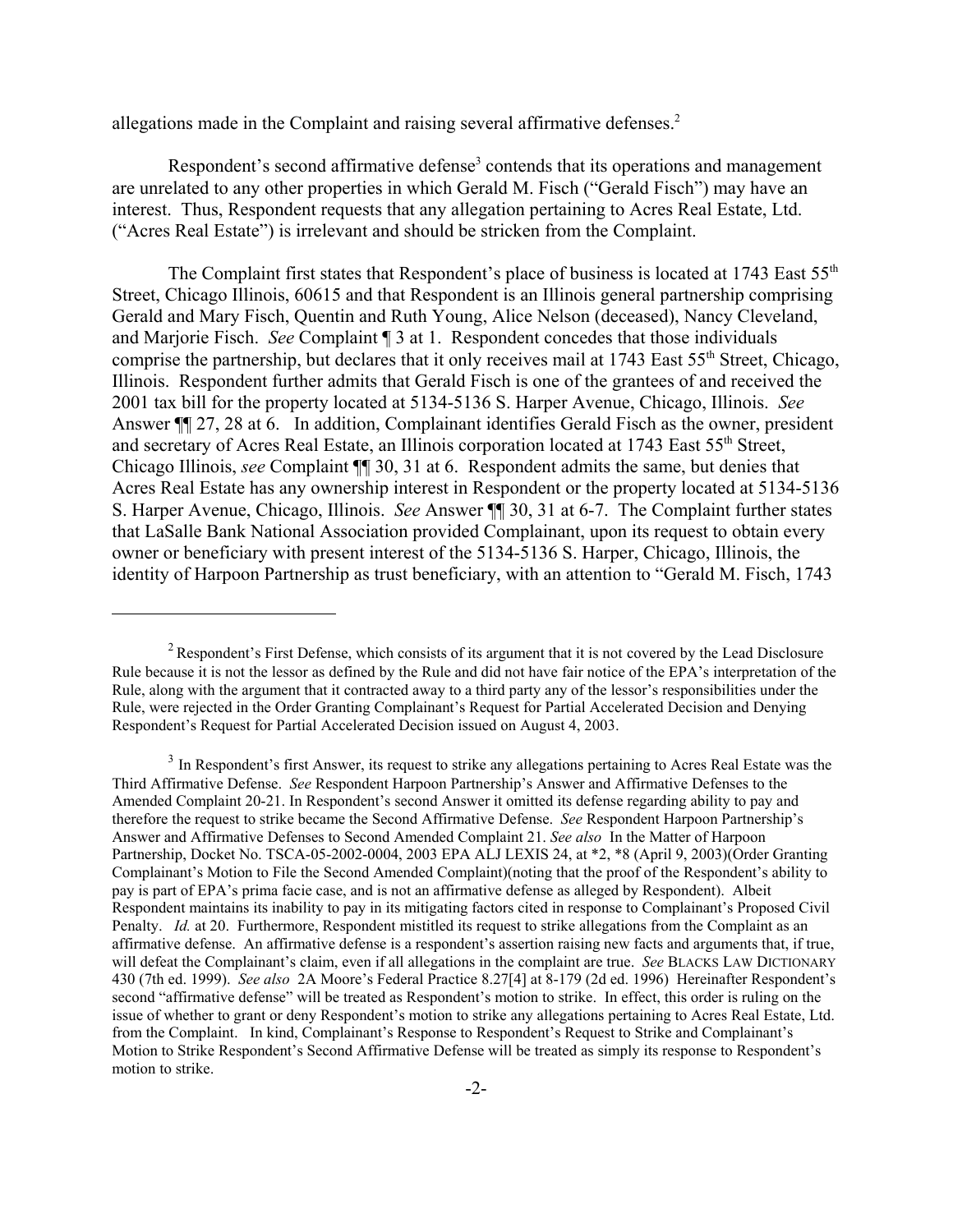East 55th Street ...." *See* Complaint ¶ 25 at 5. Moreover, it is acknowledged that Hyde Park Realty Company, Inc. ("Hyde Park Realty") offered apartments for lease, entered into leases, and controlled all rental payments and operations on behalf of Respondent for the apartments located at 5134-5136 S. Harper, Chicago, Illinois. *See* Complaint ¶ 21 at 5; Answer ¶ 21 at 5. Hyde Park's office is located at 1743½ East 55th Street, Chicago, Illinois, 60615. *See* Complaint ¶ 22 at 5. Finally, the Complaint's civil penalty section mentions personal and real property associated with individual partners of Respondent, including Gerald Fisch and Acres Real Estate, as a factor for assessment of the proposed penalty *See* Complaint at 22.

On May 19, 2003, Complainant moved to strike Respondent's second affirmative defense in its Response to Respondent's Request to Strike and Complainant's Motion to Strike Respondent's Second Affirmative Defense. Complainant contends that Respondent has failed to explain or produce information that supports its depiction of the relationship between Acres Real Estate, Hyde Park Realty, and Harpoon Partnership or how its assertion is a defense to liability or assessment of a penalty. Furthermore, it is Complainant's contention that Respondent's prehearing exchange displays a connection between the entities that warrant striking Respondent's second affirmative defense. In support, Complainant references several letters bearing Hyde Park Realty's letterhead sent to certain tenants of 5134-5136 S. Harper, Chicago, Illinois, which evidence that they were delivered via facsimile from Acres Real Estate on behalf of Respondent. *See* Respondent's Initial Prehearing Exchange Exhibit 1. Complainant relies on two legal arguments to maintain its motion to strike. First, Complainant contends that it is appropriate for the EPA to consider the sources of income for Respondent's partners in meeting its burden of demonstrating a suitable penalty amount. Second, as an evidentiary matter, Complainant contends that the relationship between these entities goes toward impeaching Respondent's witness Joseph Zugalj based on bias.

In turn, on June 3, 2003, Respondent replied to Complainant's motion to strike in its Response to Complainant's Response to Respondent's Second Affirmative Defense claiming that Complainant misunderstands Respondent's defense. First, Respondent asserts that its only request in its second affirmative defense is for "any allegations" pertaining to Acres Real Estate to be stricken from the Complaint and not "any mention" of Acres Real Estate. In support, Respondent maintains that Acres Real Estate is a separate entity, which is neither involved with, nor has any ownership interest in the property at issue in the Complaint. Moreover, Respondent contends that Acres Real Estate is unrelated to Respondent because it does not own any part of Respondent, it is not itself a partner of Respondent, and it is not owned by Respondent. Respondent retorts Complainant's characterizations of the facsimiles contained in Respondent's Exhibit 1 by stating that members of the partnership have, in fact, separate places of business, namely Acres Real Estate, in which its facsimile machine may be utilized to facilitate correspondence with Respondent's counsel. Second, Respondent declares that its second affirmative defense does not attempt to bar rebuttal evidence pertaining to witness testimony by Joseph Zugalj.

For the reasons stated below, Respondent's motion to strike any allegations pertaining to Acres Real Estate is denied.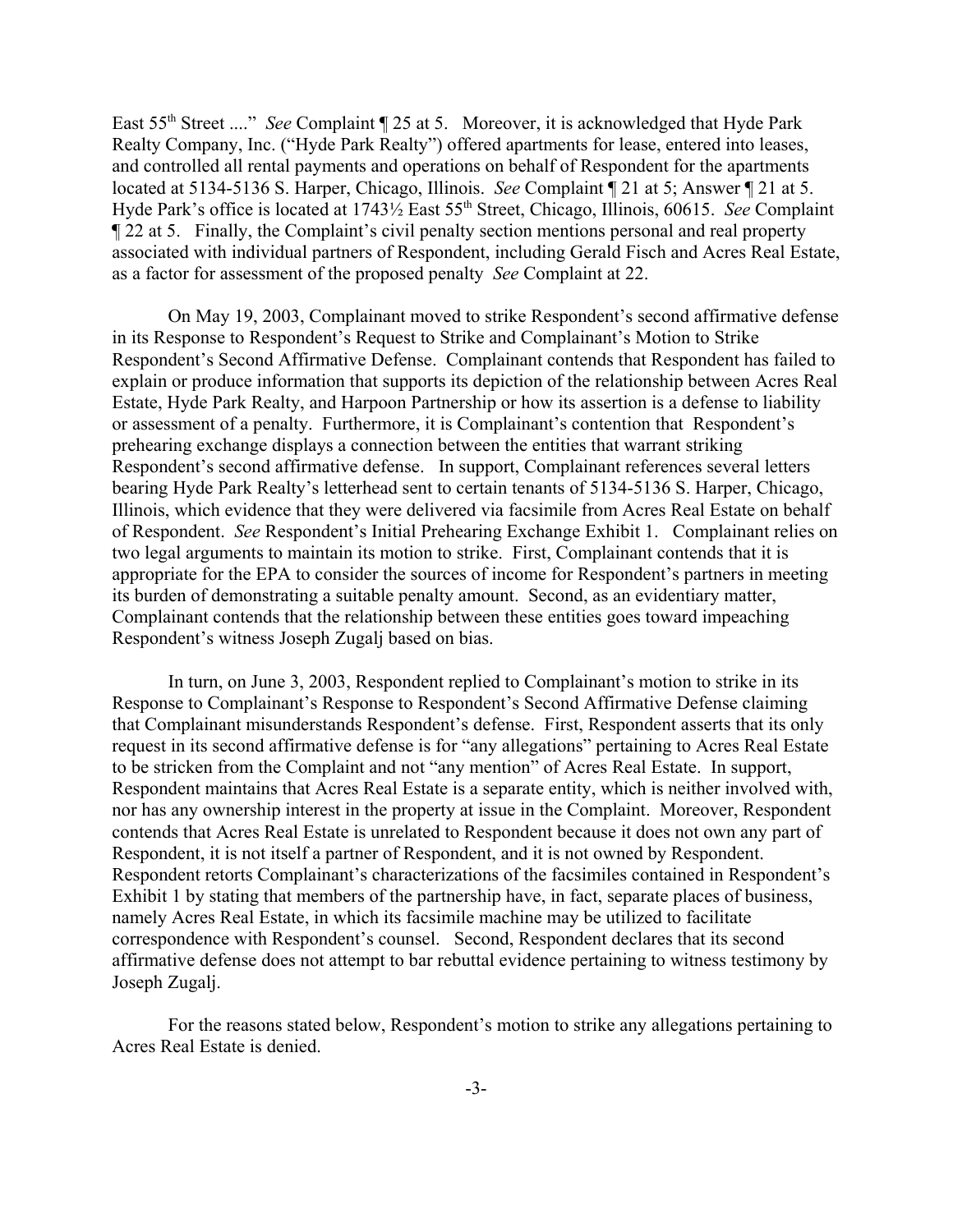## **Standard for Adjudicating Motion to Strike**

The Rules of Practice governing judicial proceedings by an administrative law judge do not specify procedures or standards for the resolution of a motion to strike. Notwithstanding, an administrative law judge may refer to the Federal Rules of Civil Procedure for guidance. *In re Lazarus, Inc.*, 7 E.A.D. 318, 330 n.25, 1997 EPA App. LEXIS 27, at \*29 n.25 (EAB 1997). Federal Rule 12 (f) affords a preliminary method for objecting to a defense; allowing a court to strike from any pleading any insufficient defense, and immaterial or impertinent matters. *Van Schouwen v. Connaught Corp.*, 782 F.Supp. 1240, 1245 (N.D. Ill. 1991). However, motions to strike are generally disfavored, "because striking a portion of a pleading is a drastic remedy and because it is often sought by the movant simply as a dilatory tactic." *Waste Management Holdings, Inc. v, Gilmore*, 252 F.3d 316, 347 (4th Cir. 2001) (quoting 5A Wright & Miller, Federal Practice & Procedure § 1380, at 647).

## **Discussion**

Complainant relies on *In re Waterbury, Ltd.*, 5 E.A.D. 529, 542-43 (EAB 1994), to support its contention that it is appropriate for the EPA to consider Respondent's individual partners, namely Gerald Fisch's financial status, in establishing Respondent's ability to pay for consideration in the process of determining the suitable penalty amount. While it is true that TSCA and EPA penalty policies dictate that a violator's ability to pay the penalty proposed must be considered as a factor in determining a suitable penalty, *see* 15 U.S.C.§ 2615(a)(2)(B); Section 1018 - Disclosure Rule Enforcement Response Policy 14 (February 2000); Guidelines for the Assessment of Civil Penalties Under Section 16 of the Toxic Substance Control Act, 45 Fed. Reg. 59770 (September 10, 1980) ("1980 TSCA Penalty Policy"), and the burden to prove the appropriateness of the assessed penalty falls on the EPA, *see New Waterbury*, 5 E.A.D. at 537; the Environmental Appeals Board ("EAB") has not authorized unlimited consideration of entities associated with the violator. In *New Waterbury* the EAB referred to the 1980 TSCA Penalty Policy's language authorizing inquires by the EPA into a respondent who is "part of a complex arrangement of interrelated small companies." *Id.* at 547. In pursuit of a respondent's ability to pay, the EAB notes the 1980 TSCA Penalty Policy's recommendation to examine those interrelated corporate arrangements to "establish the respondent's cash flow and likely future course, including the respondent's ability to obtain resources or borrow funds from those related corporate entities." *Id.* at 547 & n.30 (citing 1980 TSCA Penalty Policy, 45 Fed. Reg. at 59,775 n.5).

Specifically, *New Waterbury* involved an individual, Roberts, who owned the majority interest in the respondent, New Waterbury, and solely owned a separately named management company, Winston Management. *See New Waterbury*, 5 E.A.D. at 548. This management company owned a third business, Vanta, which Roberts served as president. *See id.* Vanta was the general partner of New Waterbury and had no assets other than the Respondent, New Waterbury. *See id.* at 548 & n.31. In addition, Roberts controlled the activities of New Waterbury. *See id.* The EAB found appropriate, under the above facts entered into the record, further inquire into the respondent's "related business enterprises" to determine its cash flow and